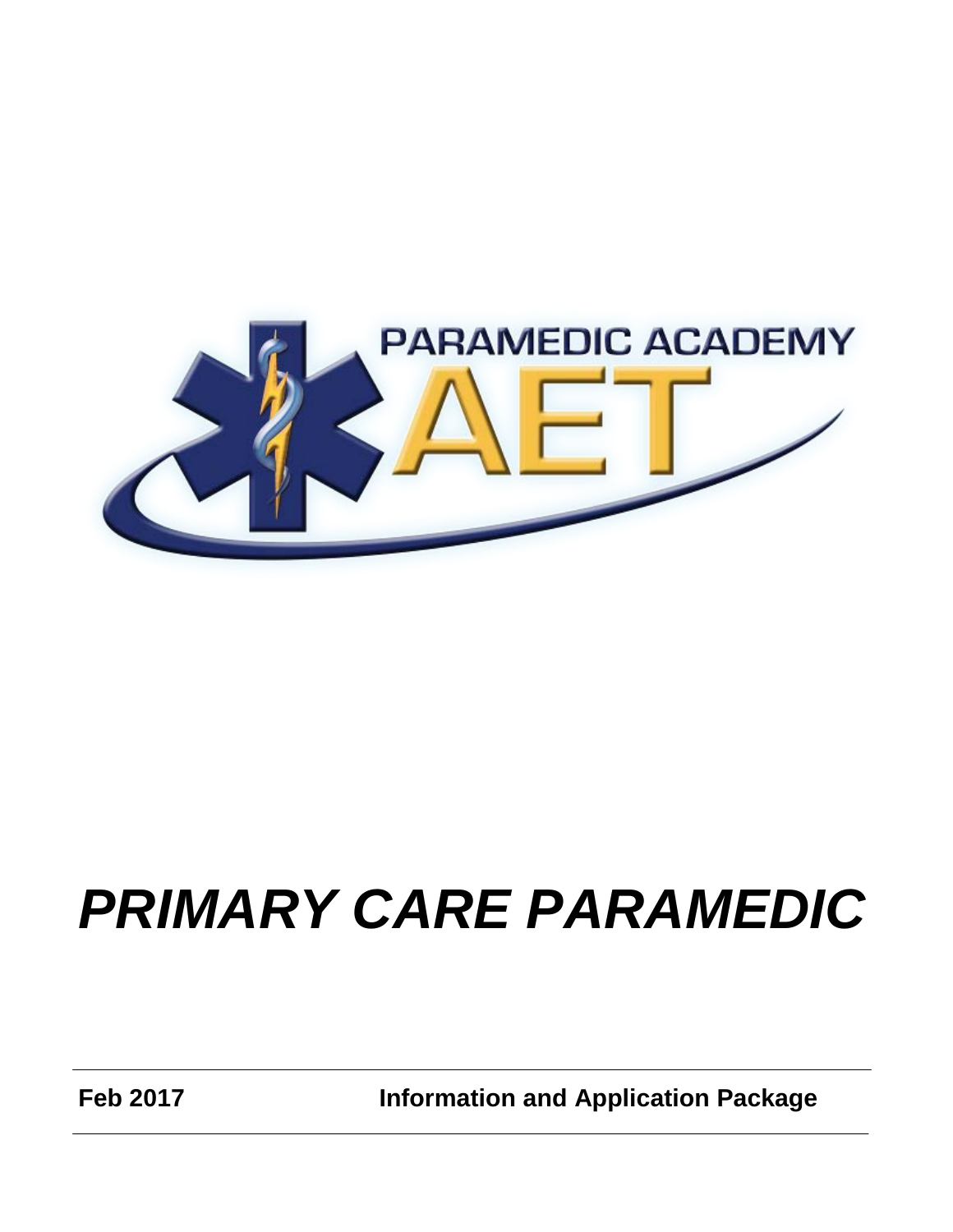

Mission Statement:

To educate and graduate participants with the necessary knowledge, skills, professional attitude, and behavior to provide the highest quality of care to patients in the pre-hospital setting.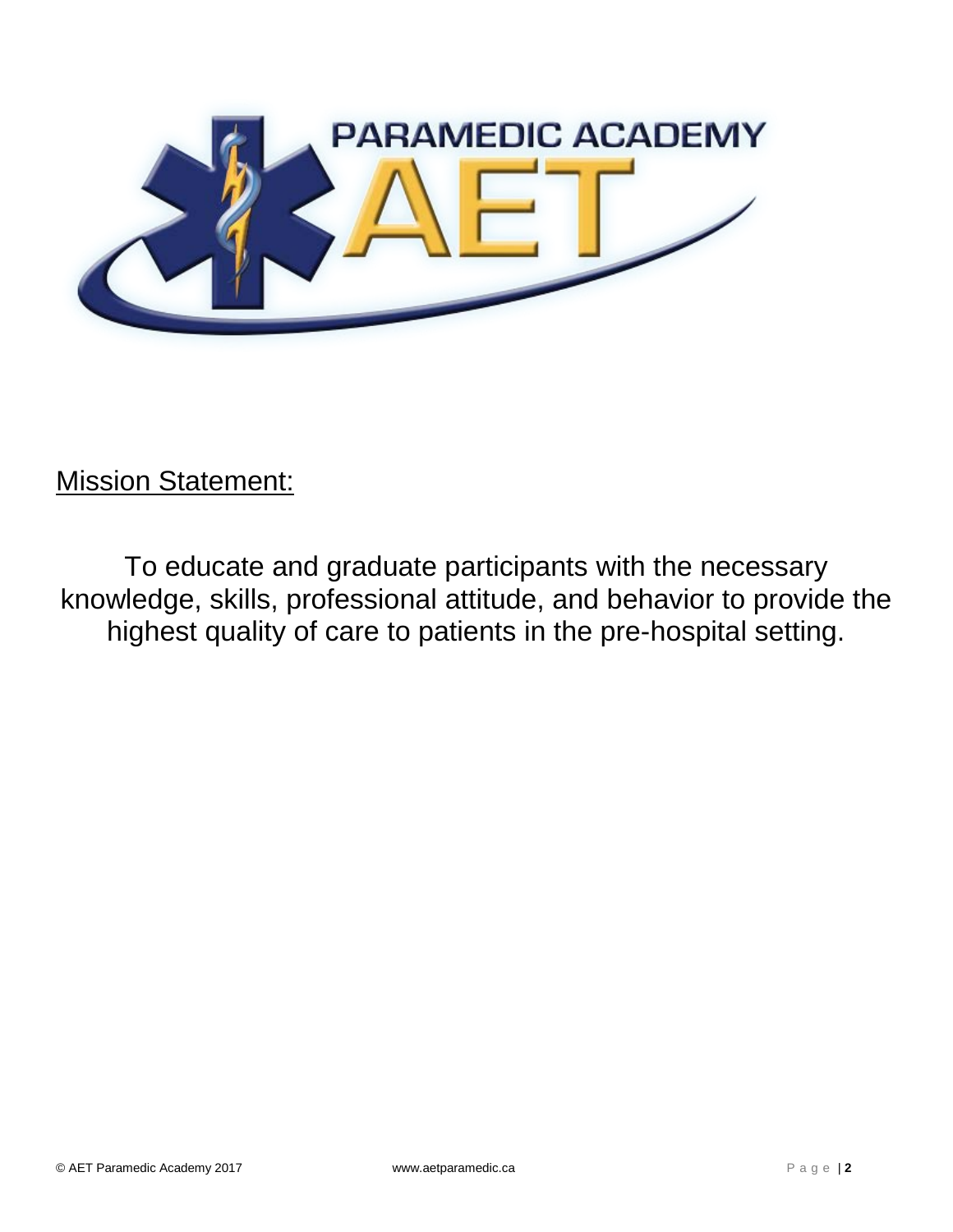#### *PLEASE READ THIS DOCUMENT CAREFULLY*

#### **GENERAL INFORMATION**

#### **Welcome to the AET Paramedic Academy Inc.**

The AET Paramedic Academy Inc. and partners offer training in many different areas of pre-hospital care and is pleased to offer this latest training program. The Primary Care Paramedic (PCP) Program meets or exceeds the National Occupational Competency Profile (NOCP) requirements of the Paramedic Association of Canada and the Emergency Medical Assistants Licensing Board of British Columbia.

#### **Primary Care Paramedic Profession**

Primary Care Paramedics are an essential part of the health care team, and respond to emergency medical and trauma related situations on a daily basis. PCPs generate a treatment plan for their patients by following a controlled patient assessment model, and providing interventions for life-threatening injuries and conditions. PCPs can also work for the health authorities in the hospital emergency rooms, or they can be found working in the industry sector for companies requiring the knowledge and skills of a paramedic.

The salary for a PCP can vary greatly depending on whether you work for a public or private ambulance service, a health authority or in an industrial setting. The average wage range a PCP can expect is approximately \$20.00 - \$30.00 per hour.

#### **Primary Care Paramedic Program**

The PCP Program is the second level of paramedic training. The program providing the skills and knowledge required to practice as a Primary Care Paramedic. The program focuses on the skills required to assess and manage patients in a pre-hospital care environment. It delivers a strong foundation in anatomy, physiology, pathophysiology and pharmacology to strengthen the decision-making and treatment actions required to care for critically ill or injured patients in a pre-hospital setting.

Upon successful completion of the PCP Program you will be able to:

- Demonstrate mastery of the PCP patient assessment model.
- Demonstrate mastery of PCP paramedic skills.
- Demonstrate mastery of PCP procedures and protocols.

• Demonstrate mastery of PCP assessment, interventions, treatments and management of medical and trauma calls.

• Demonstrate the clinical decision-making and leadership skills necessary to manage medical and trauma calls.

The full-time classroom portion of the PCP Program is run over a four to eight month period. It is coordinated as alternating between one week classroom, followed by a week of independent study. Three to four weeks is recommended prior to the program start date for completion of the pre-course study component.

The part-time PCP Program consists of workshops (each comprised of two classroom days), plus clinical and preceptorship time. Self-directed study makes up a large component of this program. The course content, learning outcomes, clinical and preceptorships timelines are the same for either delivery option.

Prior to acceptance into the program, prospective students must meet all admission requirements. AET Paramedic Academy may request, at its sole discretion, a personal interview with any prospective candidate. This interview will consist of a face-to-face interview, a written assessment and practical skills check based on an EMR level of knowledge and guidelines. Course registration is ongoing and subsequent classes will be scheduled based on enrollment waitlists. *Prospective students are accepted into the PCP Program at the sole discretion of AET Paramedic Academy Inc*.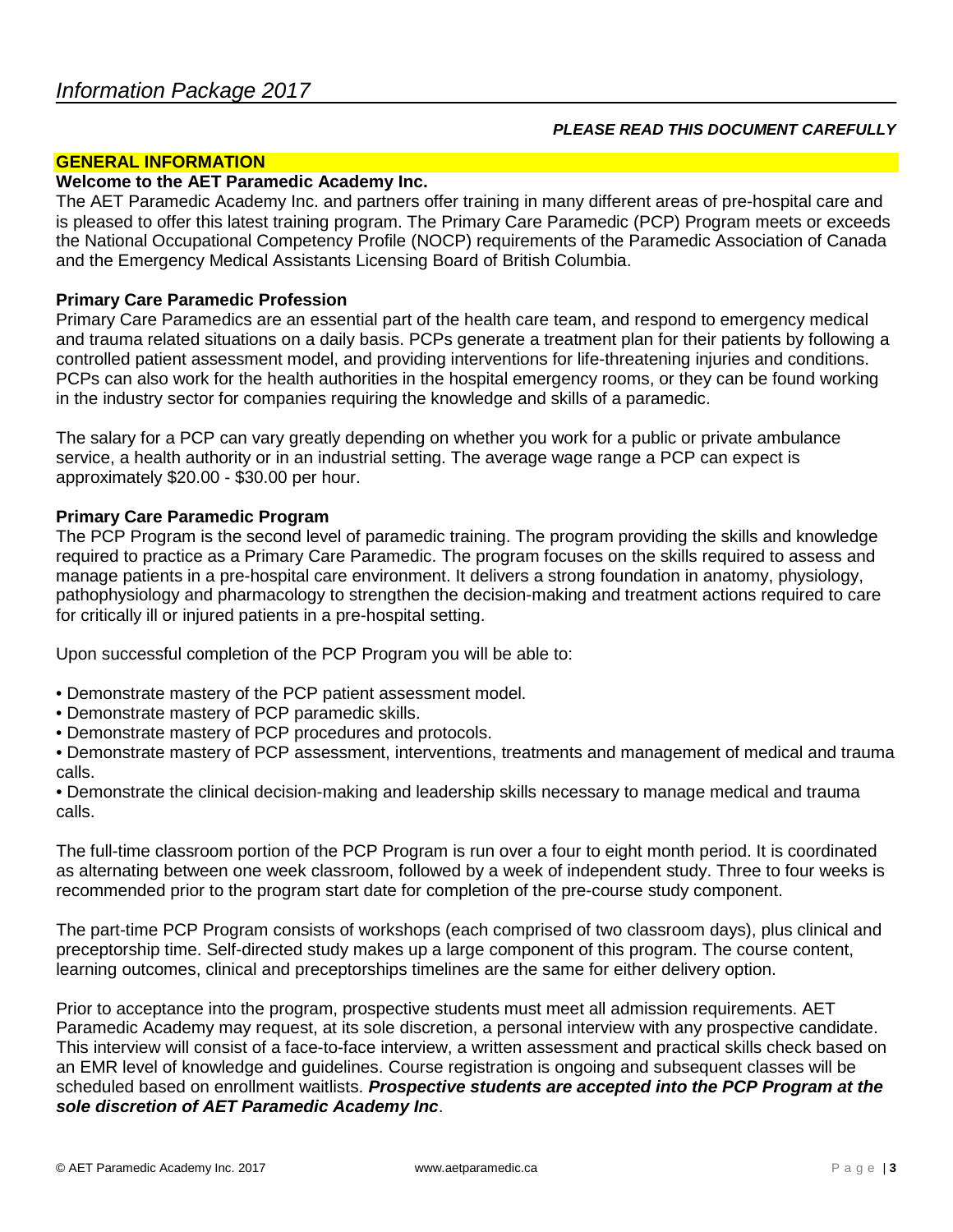Successful graduates will receive Primary Care Paramedic Certification from the AET Paramedic Academy Inc and partners. Certified graduates are eligible to apply for paramedic licensure within British Columbia through the Emergency Medical Assistant Licensing Branch.

## **Participation in the Primary Care Paramedic Program will require home access to a computer with Internet capabilities and webcam.**

## **Clinicals**

The PCP Program requires students to successfully complete clinical components (organized by AET) in hospitals and/or ambulance practicum settings. These sessions are facilitated and supervised by experienced clinicians who integrate classroom and simulation skills into real world patient care situations.

#### **Evaluation**

Throughout the program, students will receive ongoing feedback on their performance within the program. Students will be required to maintain a minimum grade of 70% throughout all aspects of the program. This will encompass quizzes, assignments, clinicals, skill stations, simulations, formal block exams and practicum placements.

#### **Student Handbook**

The Academy has a Student Handbook that outlines information, policies and procedures during the PCP Program. This manual is supplied and reviewed with all registered students in the program.

#### **PTIB**

The AET Paramedic Academy is registered with the Private Training Institutions Branch (of BC).

#### **APPLICATION PROCESS**

The application process requires the submission of all paperwork confirming the mandatory prerequisites are met. The onus is on each individual applying to the PCP Program to ensure that the package is complete with all required documentation attached.

Mandatory requirements for consideration of admission into the PCP Program and eligibility to continue in program include:

- Minimum 16 years of age by course completion (19 years suggested).
- Current Emergency Medical Responder Certificate (Recommended) or Occupational First Aid: Level III or equivalent
- Current CPR Level C-Pro or HCP certificate
- Canadian Grade 12 diploma (or equivalent)
- Satisfactory criminal record check (see requirements following)
- Current immunizations (see requirements following)
- Two confidential letters of recommendation confirming suitability for paramedical work

# **16 Years of Age**

All applicants to the PCP Program in British Columbia must be 16 years of age or older by the completion of the program as required by the Emergency Medical Assistants Board policy. The EMALB policy states:

#### *Minimum Age Requirement*

*The Emergency Medical Assistants Licensing Board has the following policy in place for the registration of emergency medical assistants under the age of 19:*

- *No Emergency Medical Assistant licences will be issued to applicants under the age of 16;*
- *All licence holders 16, 17 or 18 years old must be supervised by a fully licensed emergency medical assistant of the same level or higher who is at least 19 years old. This term and condition is removed when a licence holder turns 19.*

*This policy is in place to ensure public safety and the safety of young individuals working as emergency medical assistants.*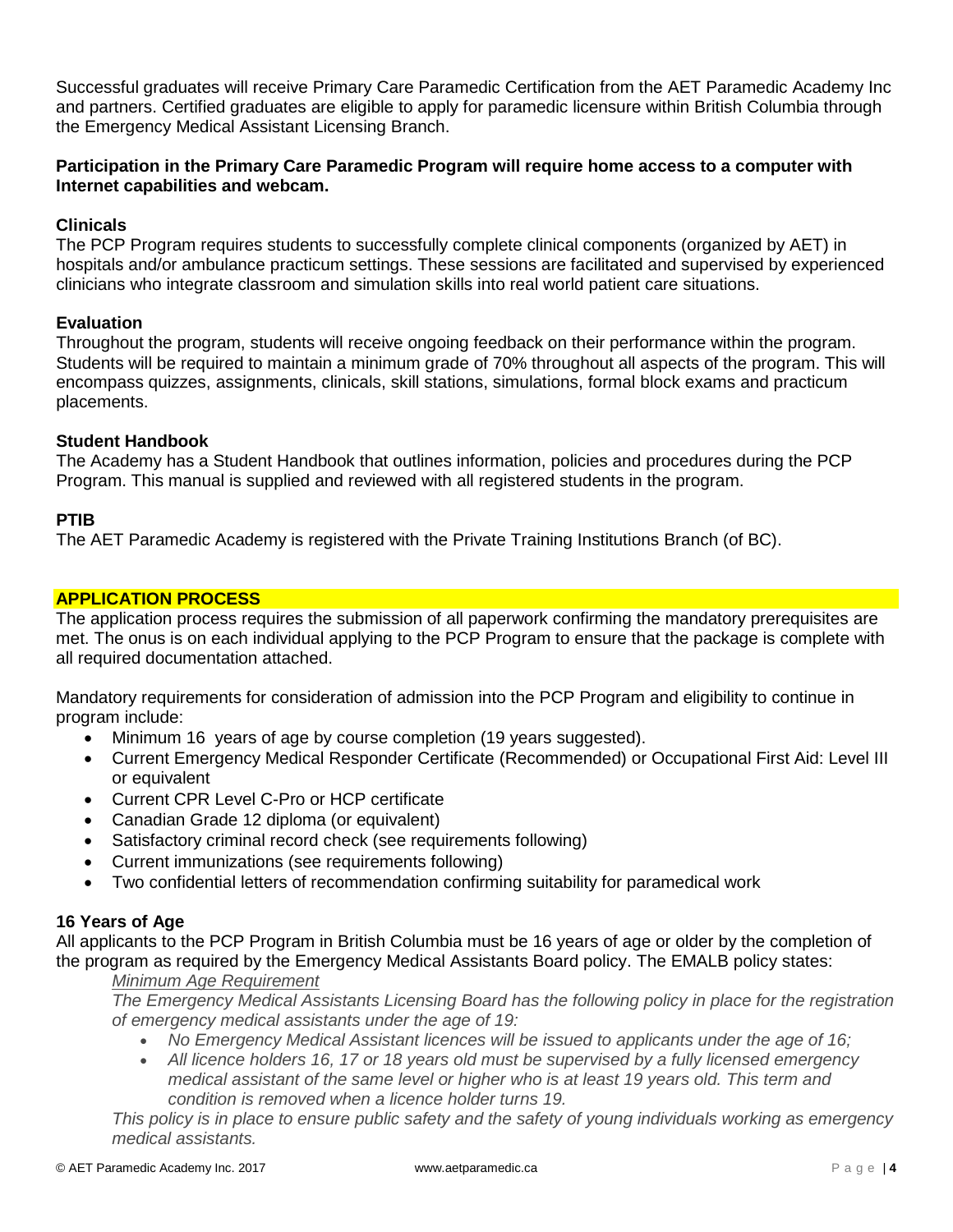# **Emergency Medical Responder Certificate (Recommended)**

The Emergency Medical Responder (EMR) certification course is an entry-level medical responder course that will prepare individuals for employment in a variety of pre-hospital, industrial and first responder settings. The EMR course is designed to provide participants with the basic knowledge and skills to be able to manage any medical and trauma related emergency. The EMR course offered by the *Academy of Emergency Training* includes the CPR –HCP level and meets one of the mandatory requirements for admission to the Primary Care Paramedic Program. *Students who have successfully taken their EMR with AET will receive a \$250 credit towards PCP tuition.*

#### *Confirm with the Academy that any course you are going to take or currently have will meet these requirements. There are programs existing that use the name of EMR, etc… that have not been assessed and approved by BC regulatory agencies.*

#### **Cardiopulmonary Resuscitation (CPR) Level 'C-Pro' or "HCP" Certificate**

This course provides an overview of Emergency Medical Services, 911 activation, basic anatomy and physiology, signs and symptoms of heart and stoke conditions, legal rights and responsibilities, healthy lifestyles, risk factors, awareness of defibrillation, one and two-person CPR, AED use, artificial respiration for infants, children, and adults, choking emergencies and the recovery position. The Academy of Emergency Training programs follow *Heart and Stroke Foundation of Canada* guidelines. Applicants must provide documentation that they successfully completed this course within the last year.

#### *Confirm with the Academy that any course you are going to take or currently have will meet these requirements. There are programs existing that use the generic CPR course name, etc… that have not been assessed and approved by the Academy.*

#### **Canadian Grade 12 Diploma or Equivalent**

All applicants must have as a minimum a Canadian grade 12 diploma or equivalent. Mature students can be accepted into the PCP Program. A mature student is defined as being at least 19 years of age and can demonstrate appropriate knowledge, skills and other attributes for success in the PCP program while meeting all other program admission requirements.

#### **Criminal Record Check (CRC)**

A Criminal Record Check must be submitted as part of the application process. This check must not reveal any previous criminal convictions that would disallow employment or preceptorship as a paramedic in British Columbia. This requirement, as outlined by BCEHS, mandates that all precepted students must be able to work with children and vulnerable adults, without risk. A CRC can be obtained by contacting your local RCMP or municipal police department. The CRC should be current and validated within 90 days of the application. The CRC will be forwarded to the AET Paramedic Academy Inc. You must advise the Academy if you have any changes regarding criminal charges or convictions after you have submitted the Criminal Record Check and/or during your program.

A copy of the receipt issued for the payment of the Criminal Record Check (issued by the police agency) can be submitted with the application but a completed CRC permitting engagement with children and vulnerable adults must be received prior to clinical or preceptorship time.

#### **Immunizations**

As a student participating in the PCP Program, you may be exposed to different diseases and illnesses. For this reason, all participants need to be current with common immunizations. Common immunizations include: Diphtheria, Tetanus, Measles, Polio and Rubella. The Tetanus Booster (within the last ten years) is required, and we recommend that each participant obtain Hepatitis B (HBV) and Influenza immunizations. Contact your family doctor or public health unit for more information about immunizations. A copy of your immunization record should be submitted with your application.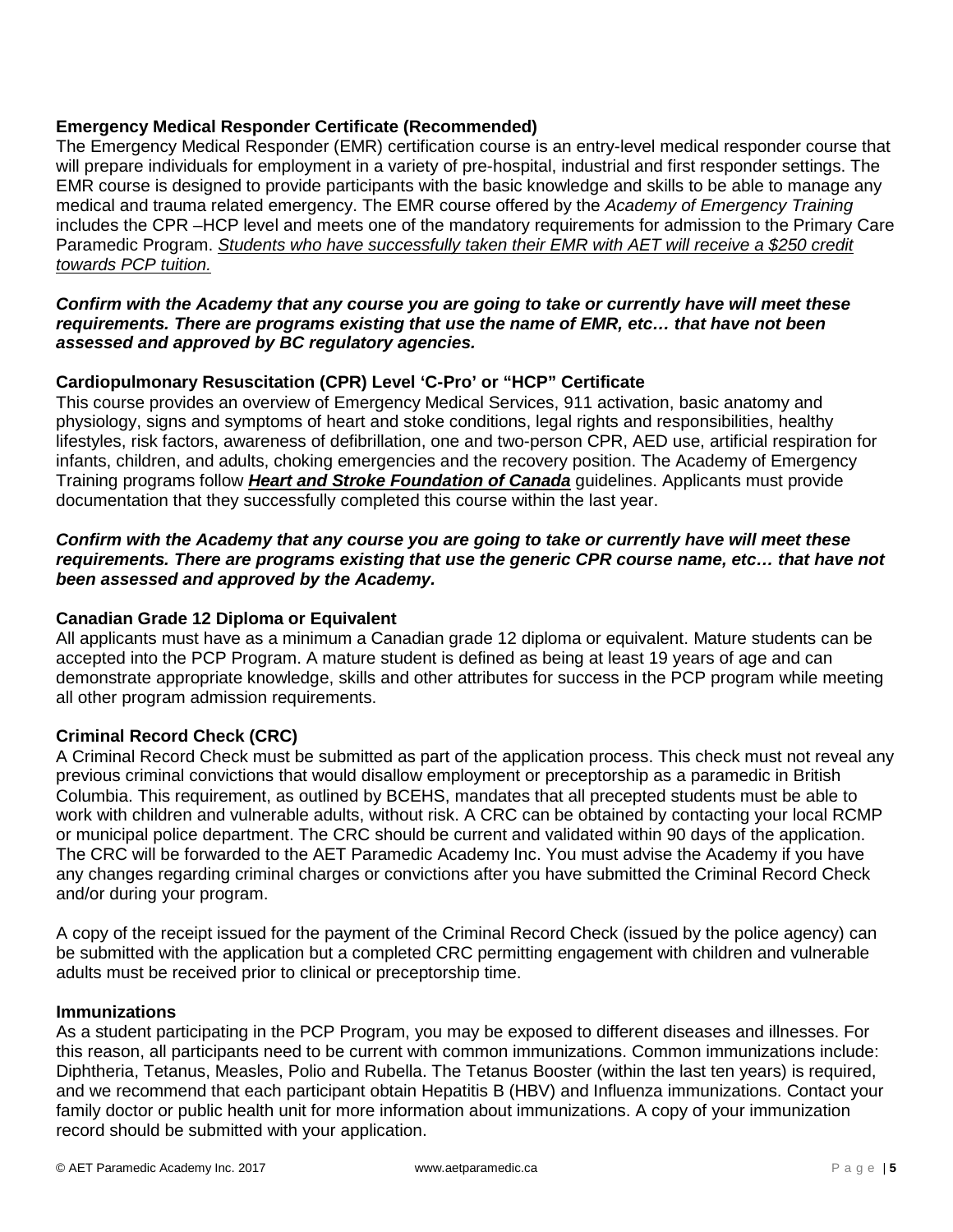BCEHS and/or Health Authorities may require additional or seasonal vaccinations at their sole discretion. All AET faculty and students are required to comply with their immunization directives to access clinical and preceptorship sites. These requirements are beyond the control of AET Paramedic Academy. **Note**

*Any costs associated with the application and selection process are the sole responsibility of the applicant. The AET Paramedic Academy Inc will not reimburse applicants for any expenses. It is also each applicant's responsibility to ensure that they have met all the required pre-requisites and that they have provided photocopies of all documentation.*

#### **Application Submission**

Once your application is complete and you have compiled copies of all of the necessary paperwork, your application package can be submitted by mail, in person or by courier to:

# AET Paramedic Academy Inc. *Paramedic Programs - PCP*  #14 - 1225 East Keith Road, North Van,

BC, V7J-1J3

If you have any questions or concerns, please feel free to contact the Academy at (604)922-2249 or [info@firstaid.ca](mailto:info@firstaid.ca)

#### **FEES**

| Fees (Non-refundable)<br>PCP Application Fee<br>Deposit after Successful Pre-Screening and Student acceptance into program | \$<br>85.00<br>250.00 |
|----------------------------------------------------------------------------------------------------------------------------|-----------------------|
| <b>Program Fees</b>                                                                                                        |                       |
| <b>Tuition Fee</b>                                                                                                         | \$6,500.00            |
| Clinical, HSPnet, N95 Fit Testing & Associated Fees                                                                        | \$<br>400.00          |
| Digital Books and materials                                                                                                | \$<br>400.00          |
| Uniform, Equipment                                                                                                         | S.<br>300.00          |
| <b>Additional Fees</b>                                                                                                     |                       |
| Learner Services Fee                                                                                                       | 100.00                |
| Total                                                                                                                      | 8,035                 |

#### *Note*

*All fees are subject to change without notice. All fees are subject to applicable taxes. There is a non-refundable 2.5% convenience charge on all credit card payments.*

**The application fee for the PCP Program is \$85.00 (plus tax).** Payment may be made by cheque, money order, Visa, MasterCard or cash and must accompany your registration. Cheques must be made payable to the AET Paramedic Academy Inc. If your application documentation is faxed, it will not be processed until the application fee has been processed. Please note that the application fee is nonrefundable. A \$45.00 service fee will be charged for all NSF cheques and the program application will not be considered until the application and service fees are paid.

#### **Program Tuition**

The tuition fee includes all program costs associated with the PCP Program but does not include the costs for textbooks, uniforms, or any additional fees associated with applying to the Program. A \$250.00 non-refundable **deposit must be paid within five working days of an acceptance offer into a specific program**. The balance **is due a minimum of 30 days prior to the first day of class**. Students will not be permitted to complete examinations with outstanding fees owed.

Upon receipt of the course deposit, students will receive an AET Paramedic Academy Inc Student Contract, which confirms all fees paid with course terms and conditions. Students must return a signed copy to AET and final authorization by AET confirms acceptance into the specific dated PCP program.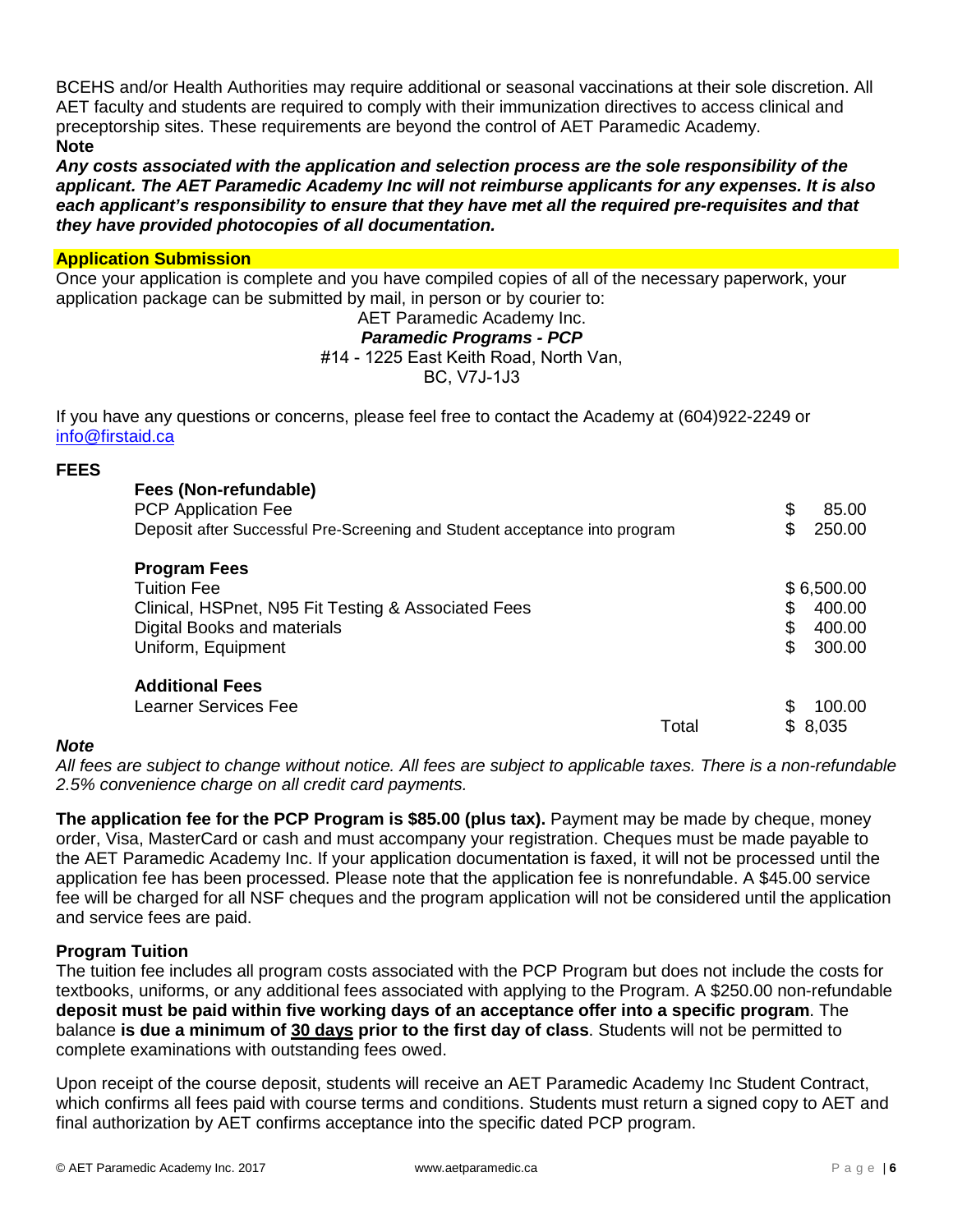#### **BCEHS Clinical**

The on car preceptoship is an opportunity to demonstrate adequate NOCP competencies. You must complete a minimum of 10 precepting shifts. More time may be required to complete competencies based on call volume, types of calls and/or performance. You will be notified if more time is required. **All preceptorship must be successfully completed within one year of course start date.**

Students can be placed anywhere within their geographical training region for their precepting shifts. There are no assurances that the students will be placed in their preferred communities. Students must be prepared to accept the financial cost of travel and living expenses associated with their precepting shifts. It is the student's responsibility to provide appropriate arrangements for travel to each of their clinical and practicum sites. Students who cancel shifts assigned through BCEHS may find shift assignment reduced by BCEHS.

All preceptorships are offered through and at the sole discretion of BCEHS, and AET has no direct involvement on space location, availability, timing or frequency of shifts.

#### **Course Textbooks**

AET provides some resource texts and online learning modules in digital formats to assist students in the PCP program as part of their program fees. AET provides a list of suggested additional course textbooks that students may wish to purchase new or used from various retailers or borrow from past students. These additional texts or any other manuals are not included in course fees.

#### **Learner Services Fee**

As part of a commitment to improving the quality of services for our students, AET charges a Learner Services Fee (LSF) of \$100. For more information contact the Academy at (604) 922-2249.

#### **Uniform**

Students are expected to be in uniform during the PCP program. Once accepted into the program, applicants will receive information about sizing and placing orders for their uniforms. Students are required to purchase their own uniform pants and workboots.

#### **FIT Testing**

Students are required to minimize their risk of acquiring respiratory disease or illness during clinical and Precepting sessions. BCEHS and WorkSafe BC require PCP students to receive N95 Particulate Respirator mask training and successful fitting. The policies of BCEHS/WSBC may require students to be clean-shaven at all times during clinical and Precepting sessions when donning of N95 masks may be required during patient care.

#### **Program Withdrawal/Exit**

The application fee (\$85.00), deposit (\$250.00) and any credit card convenience charges are non-refundable under any circumstances. The remainder of the tuition portion will be refunded if written notice of withdrawal is submitted to the AET Paramedic Academy as per the refund policy of the Student Contract. Administrative charges will be applied in all cases. Refunds are prorated as course progresses per government regulations.

#### **Notification Process and Re-application**

The Academy will notify successful applicants of their admission into the program after completing the screening process. The screening process will be valid for successful applicants for six months from the date of the notification letter.

Unsuccessful applicants or those who do not enter a program within six months will be required to repeat the screening process if they wish to be considered for a future program. Enrollment into subsequent classes will be on a first come first served basis. Acceptance into the Primary Care Paramedic Program should not be considered a guarantee of future employment.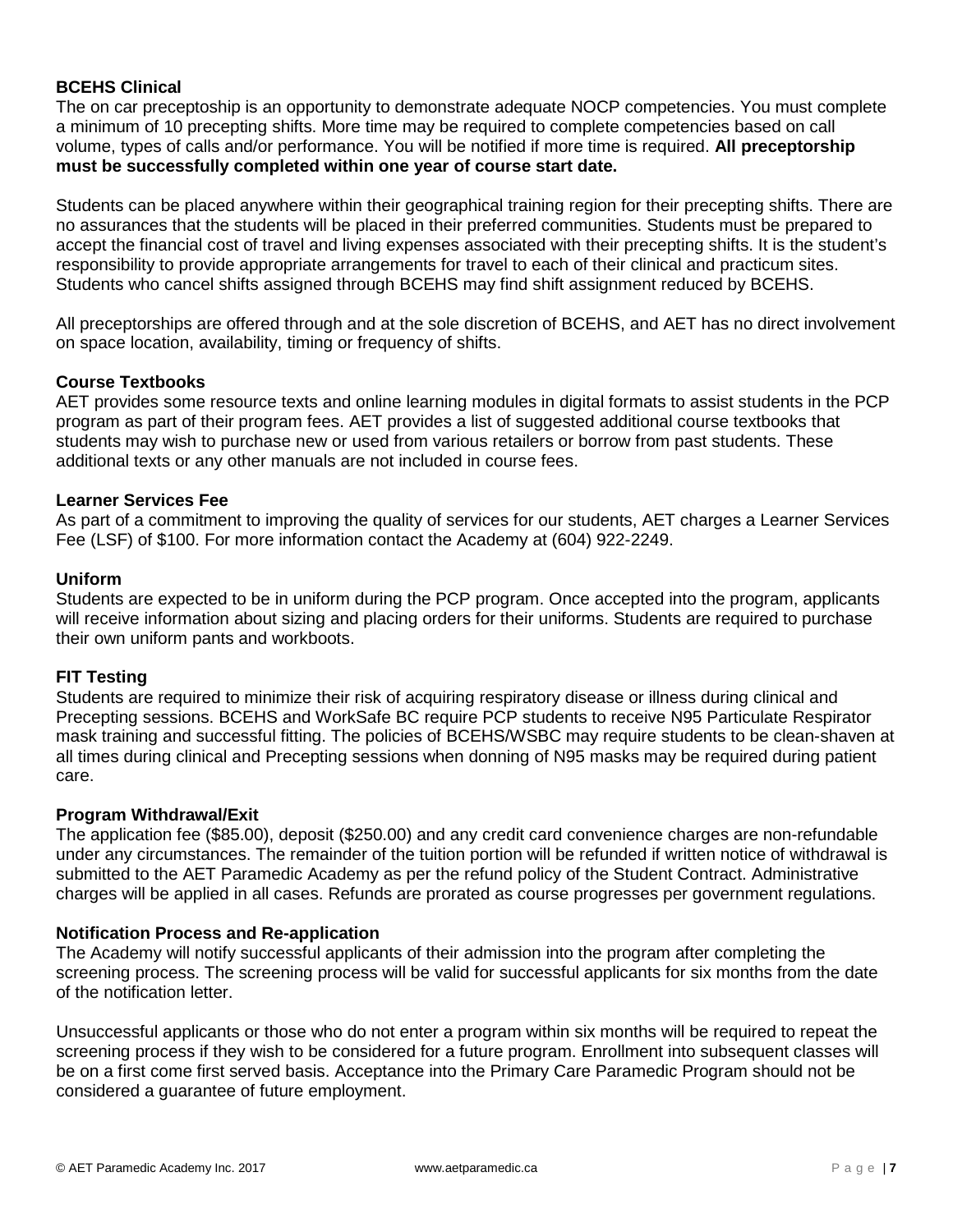#### **EMA Licensing Fees**

As a regulatory agency. the EMA Licensing Board may charge it's own fees for student licenses and licensing exams in British Columbia. Currently there is no charge for student licenses. Visit their website: [www.healthservicces.gov.bc.ca/ema/](http://www.healthservicces.gov.bc.ca/ema/) for the latest details.

Upon successful completion of the PCP program, AET will forward a student's PCP certificate to EMALB for regulatory body acceptance. EMALB will determine all requirements for licensure. This usually involves some sort of evaluation or assessment. Past practice has involved both practical and written examinations by EMALB evaluators. This has been currently phased out except in extenuating circumstances or relicensure.

Currently, EMALB requires new PCP license applicants to successfully register for and complete the COPR PCP national exam ( www.copr.ca ). This exam is offered four times a year in British Columbia through EMALB.

The AET PCP program collects no fees on behalf of or payable to EMALB. Any and all EMALB fees are a students' responsibility upon completion of the PCP program.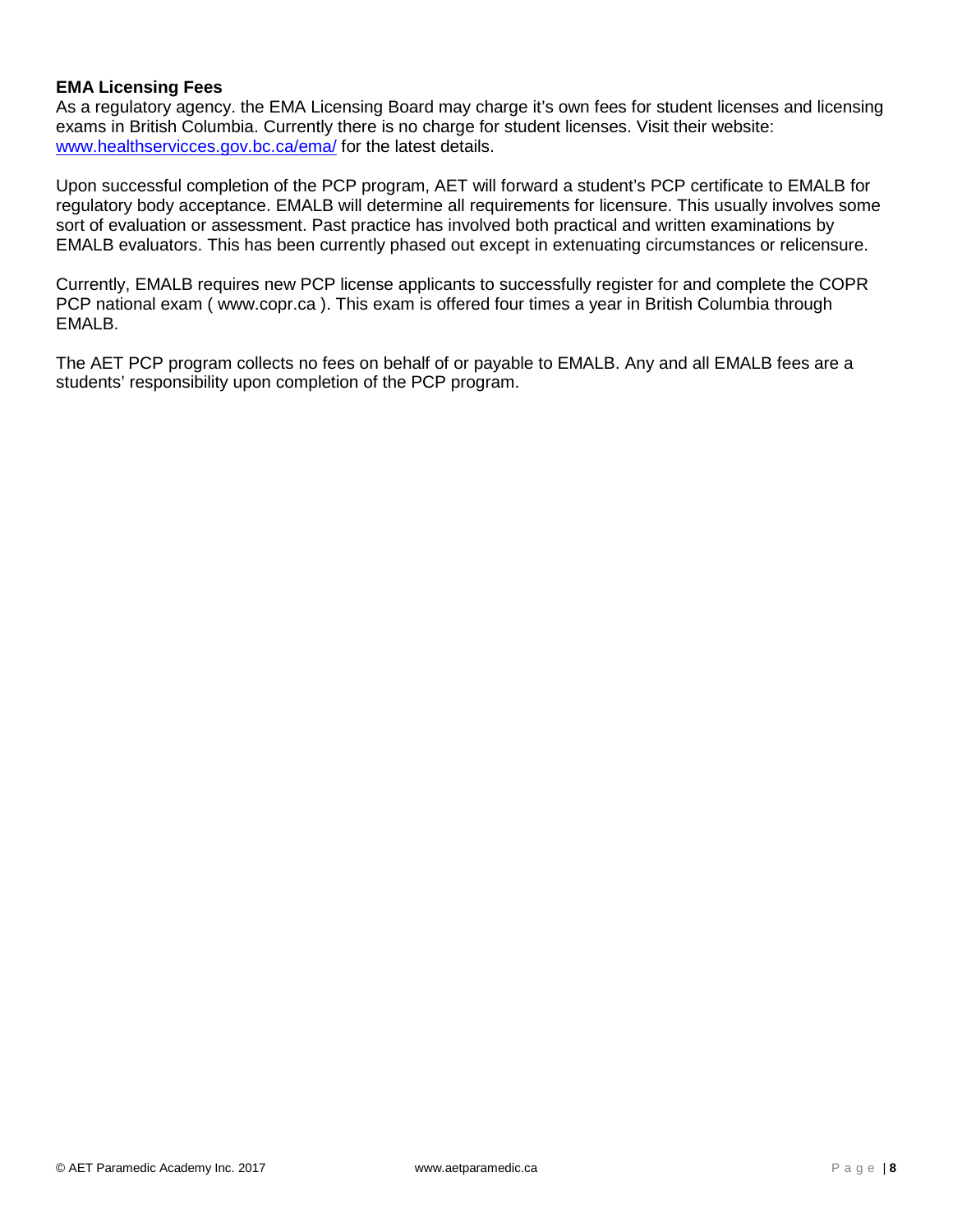# **AET Paramedic Academy Primary Care Paramedic Program**

**Application Form**

| Your Application MUST include the following:                                                                                                                                         |                                                                                                                                                                                                                                                          |
|--------------------------------------------------------------------------------------------------------------------------------------------------------------------------------------|----------------------------------------------------------------------------------------------------------------------------------------------------------------------------------------------------------------------------------------------------------|
| Completed student application form<br>Signed by the applicant on:<br>Page 12<br>$\Box$ Page 13<br>□ Criminal Record Check (and/or Receipt)<br>$\Box$ \$85.00 application fee (+ tax) | Sealed envelope containing recommendation letters (2)<br>(from pages 14/15 and 16/17 of the application package)<br>Photocopies of:<br>EMR certificate (or equivalent)<br>$\Box$ CPR C-Pro or HCP<br>Immunization records<br>Grade 12, GED or equivalent |

#### **PLEASE CONSIDER THE FOLLOWING WHEN SUBMITTING YOUR APPLICATION:**

- 1. Failure to complete the application in full may result in delays in the processing of your application or its denial.
- 2. All questions must be answered in full and copies of all related licenses, certificates, diplomas, receipts and toher required documents must be attached. Please only send copies of these documents, as we are unable to return any of these documents to their owner.

| I was referred to this program by: (name) |              | email address:            |                        |
|-------------------------------------------|--------------|---------------------------|------------------------|
| I am applying for:                        |              | Week on/ week off Program | $\Box$ Weekend Program |
|                                           | Starting in: | Location:                 | Course Code:           |

#### **I Biographical Information**

| Legal Name:                          | Last                    | First |                    | Middle  | Maiden                             |                         | Preferred |
|--------------------------------------|-------------------------|-------|--------------------|---------|------------------------------------|-------------------------|-----------|
| Social Insurance Number:             |                         |       | Gender:            | Male    | Female<br>$\mathsf{L}$             |                         |           |
| Date of Birth<br>$(mm/dd/yyyy)$ :    |                         |       | Place of<br>Birth: |         |                                    |                         |           |
|                                      |                         |       |                    | City    |                                    | Province or State       | Country   |
| How did you learn about the program? |                         |       |                    |         |                                    |                         |           |
|                                      |                         |       |                    |         |                                    |                         |           |
| <b>Il Contact Information</b>        |                         |       |                    |         |                                    |                         |           |
| <b>Permanent (Home) Address</b>      |                         |       |                    |         | <b>Mailing (Permanent) Address</b> |                         |           |
| <b>Street Address</b>                |                         |       |                    |         | <b>Street Address</b>              |                         |           |
| City                                 | Province                |       | Postal             | City    |                                    | Province                | Postal    |
| Country                              | <b>Telephone Number</b> |       |                    | Country |                                    | <b>Telephone Number</b> |           |
| <b>Email Address</b>                 |                         |       |                    |         | <b>Cell Phone Number</b>           |                         |           |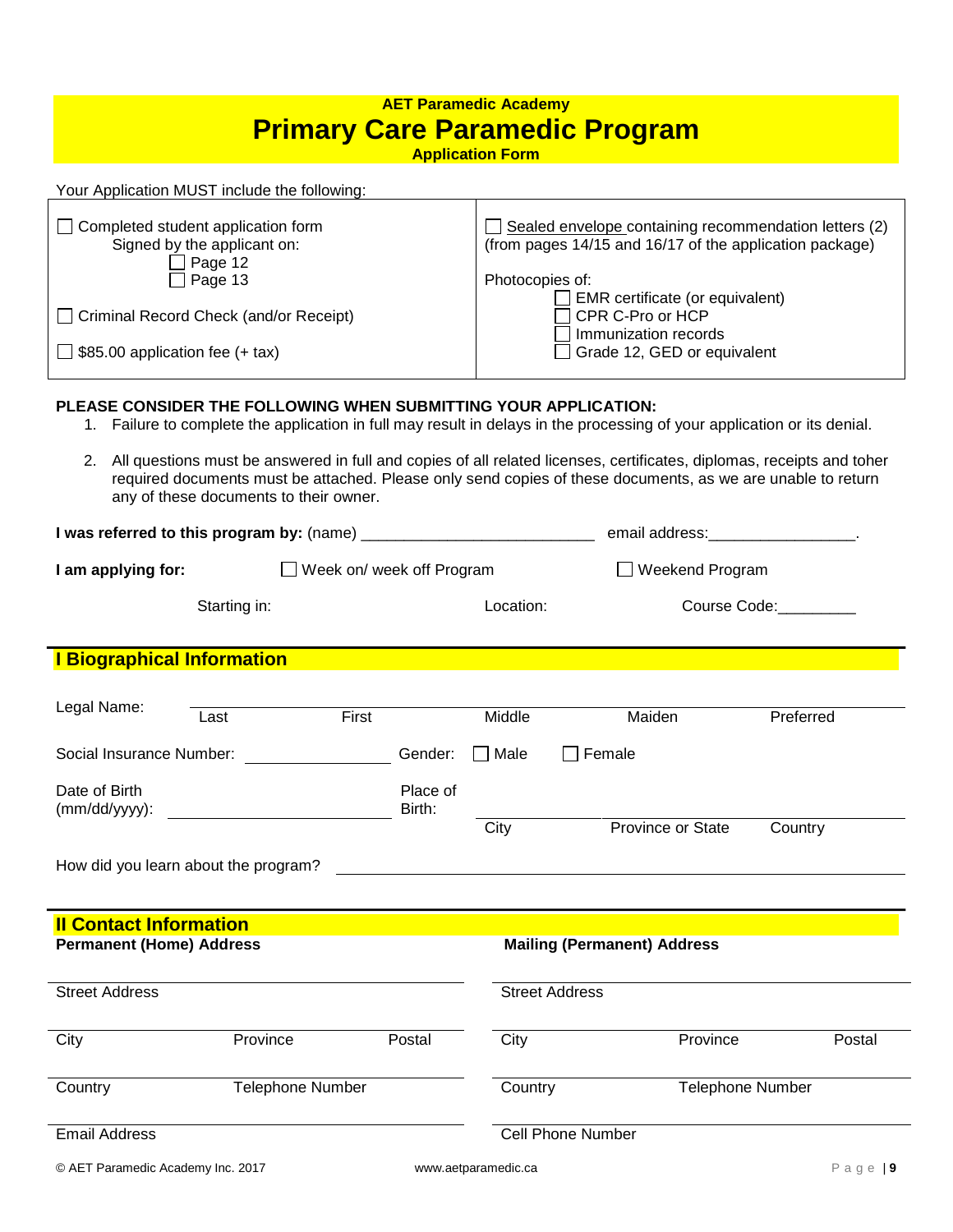# **III Education History**

| <b>Graduating High School</b> | City | <b>Province or State</b> | <b>Graduating Year</b> |
|-------------------------------|------|--------------------------|------------------------|
|                               |      |                          |                        |

Have you previously applied to the AET Paramedic Education Programs?  $\Box$  Yes  $\Box$  No If so, what year?

In chronological order, please list any Colleges, Universities, Vocational/Trade/Technical schools you have attended of from which you will be receiving credit. Use section **VIII** (Page 13) if additional space is needed.

| Dates of Attendance | <b>Institution Name</b> | <b>Province or State</b> | Degree Received |
|---------------------|-------------------------|--------------------------|-----------------|
| Dates of Attendance | <b>Institution Name</b> | <b>Province or State</b> | Degree Received |
| Dates of Attendance | <b>Institution Name</b> | <b>Province or State</b> | Degree Received |
| Dates of Attendance | <b>Institution Name</b> | <b>Province or State</b> | Degree Received |
| Dates of Attendance | <b>Institution Name</b> | <b>Province or State</b> | Degree Received |

#### **IV Employment History**

In chronological order, please list all employment for the last 5 years, or since your high school graduation. Use additional paper if necessary. Please explain any period not covered by employment or college attendance in section VIII – pg 13.

| Dates of Employment | <b>Employer's Name</b> | City | <b>Province or State</b> | Title |
|---------------------|------------------------|------|--------------------------|-------|
| Dates of Employment | <b>Employer's Name</b> | City | <b>Province or State</b> | Title |
| Dates of Employment | <b>Employer's Name</b> | City | <b>Province or State</b> | Title |
| Dates of Employment | <b>Employer's Name</b> | City | <b>Province or State</b> | Title |

## **V Medical Experience**

List all health care experience in which you responsibilities included direct patient contact (Example: OFA, lifeguard, etc.).

|   | Agency                            | <b>Your Position</b> | Supervisor's Name               | Contact Phone # |
|---|-----------------------------------|----------------------|---------------------------------|-----------------|
| 2 | Number of Weeks                   | Avg. Hours per Week  | Avg. Patient Contacts per Month |                 |
|   | Agency                            | Your Position        | Supervisor's Name               | Contact Phone # |
|   | Number of Weeks                   | Avg. Hours per Week  | Avg. Patient Contacts per Month |                 |
|   | © AET Paramedic Academy Inc. 2017 | www.aetparamedic.ca  |                                 | Page<br>110     |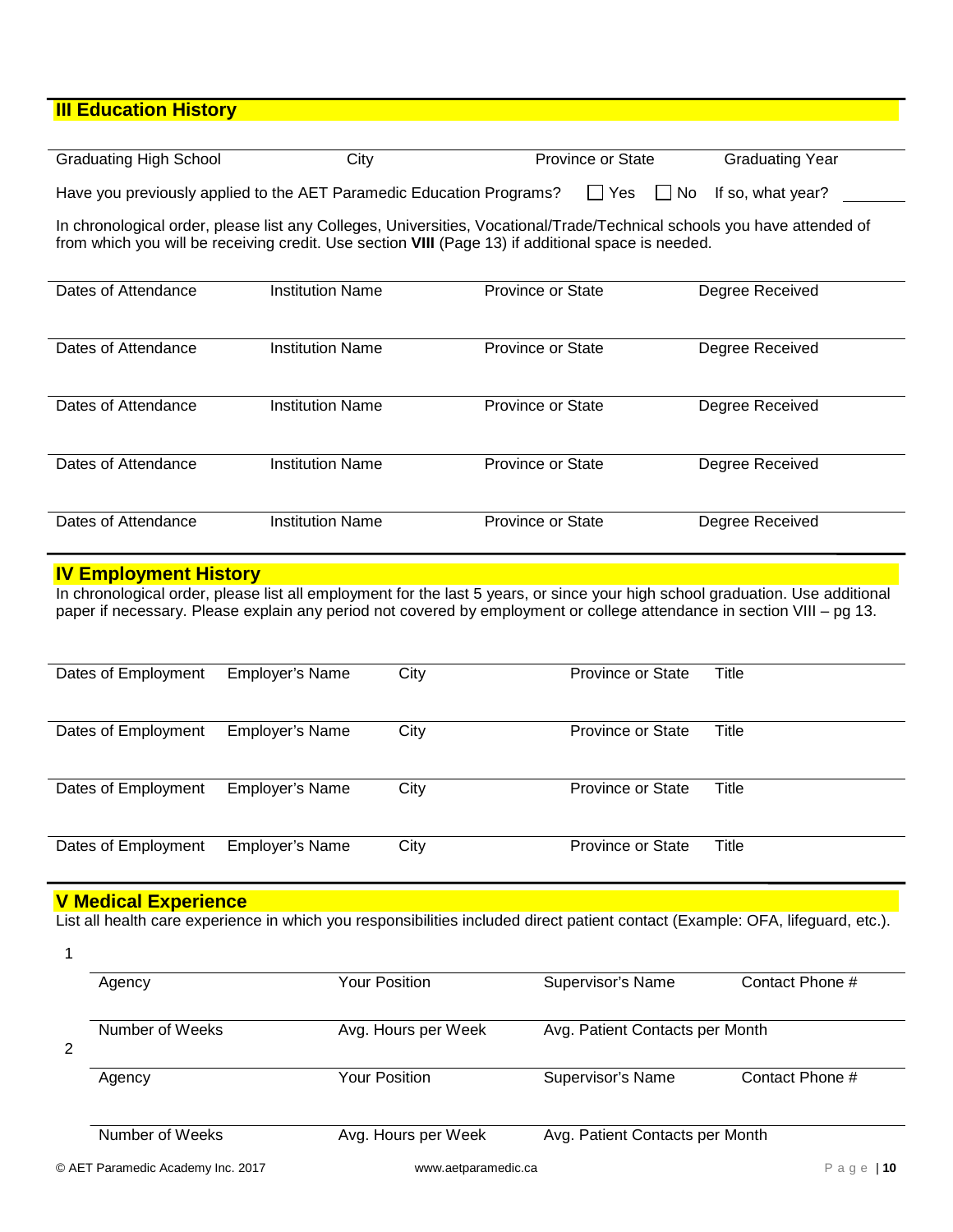# **VI Certification and Authorization**

| Have you ever been convicted, absolute or conditionally discharged or are currently charged under any Federal or |            |
|------------------------------------------------------------------------------------------------------------------|------------|
| Provincial enactment?                                                                                            | │ Yes │ No |

| Have you ever been found not guilty by reason of insanity, mental disease, defect, etc. in any proceeding in which you |                      |
|------------------------------------------------------------------------------------------------------------------------|----------------------|
| were charged under any Federal or Provincial enactment?                                                                | $\Box$ Yes $\Box$ No |

If the answer to either of the questions above is "yes" please indicate in section VIII the crime involved, any sentence imposed, and the year(s), province and country in which the legal proceedings took place.

#### **SHOULD THE ANSWER TO EITHER OF THE ABOVE QUESTIONS BECOME "YES" BETWEEN SUBMISSION OF THIS APPLICATION AND AN ACCEPTED APPLICANT'S ENROLLMENT AT AET, THE INDIVIDUAL MUST INFORM THE DIRECTOR OF THE PARAMEDIC EDUCATIONAL PROGRAM.**

### **VII Required/Desired Qualifications**

| <b>Emergency Medical Responder, OFA3, or equivalent (Include photocopy)</b> |  |                |  |
|-----------------------------------------------------------------------------|--|----------------|--|
| Expiry date:                                                                |  | Certificate #: |  |

#### **CPR Level "C-Pro" or "HCP"** (Include photocopy)

Date CPR Card Issued:  $\vert$  expiry Date on Card:

| <b>Criminal Record Check</b> (Include photocopy of payment receipt if CRC has not been completed) |  |  |  |
|---------------------------------------------------------------------------------------------------|--|--|--|
| Date of Record Check:                                                                             |  |  |  |

| Immunizations (Include photocopies) |       |  |  |  |  |
|-------------------------------------|-------|--|--|--|--|
| Diptheria                           | Date: |  |  |  |  |
| Tetanus                             | Date: |  |  |  |  |
| Measles                             | Date: |  |  |  |  |
| Polio                               | Date: |  |  |  |  |
| Rubella                             | Date: |  |  |  |  |
| (Optional)                          |       |  |  |  |  |
| Hepatitis B (HBV)                   | Date: |  |  |  |  |
| Influenza                           | Date: |  |  |  |  |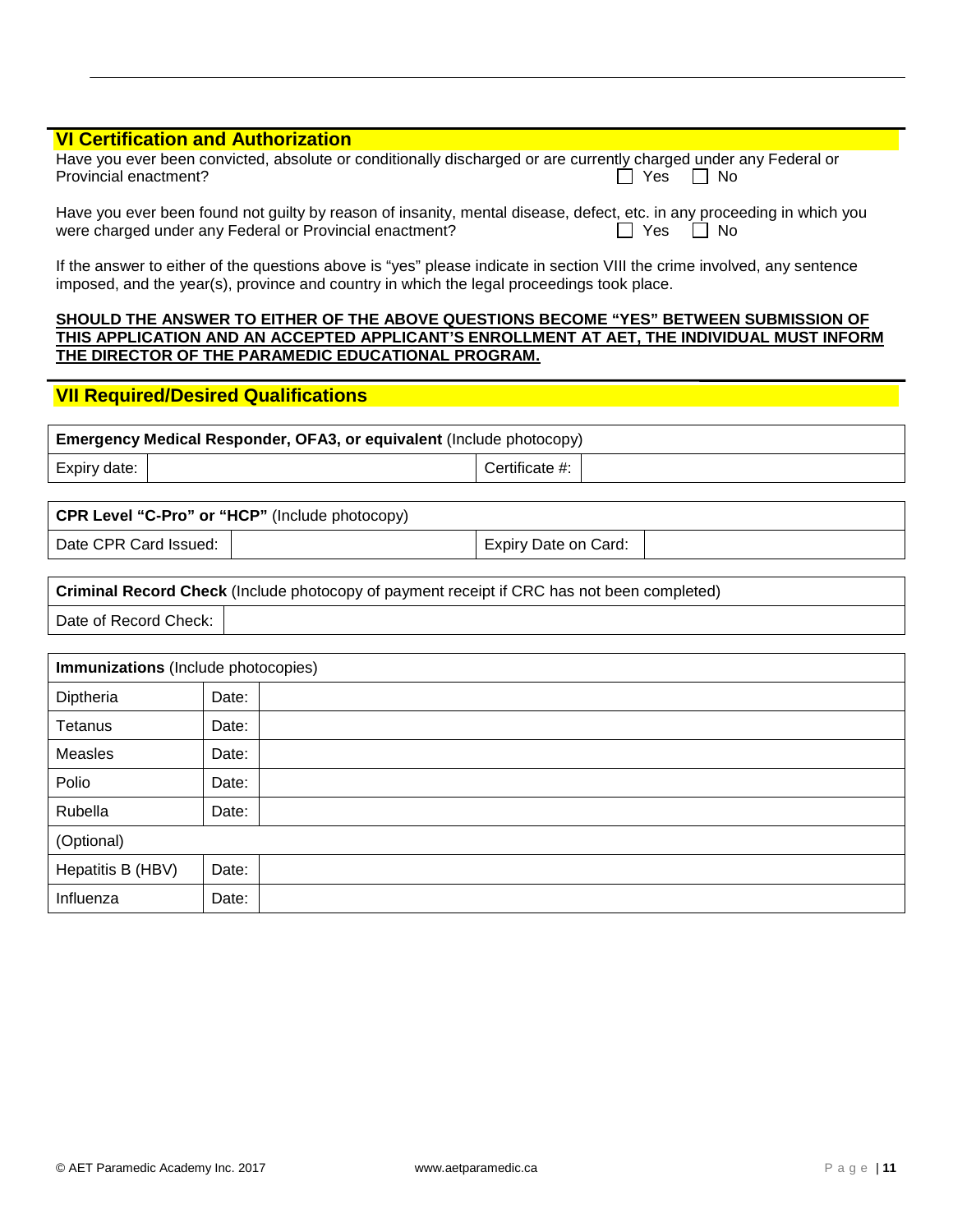# **STATEMENT OF FITNESS**

| Answer all of the following questions truthfully regarding any medical conditions. If the answer to any<br>of the following questions is "Yes", an AET Paramedic Academy Medical Certificate of Fitness,<br>completed by a doctor, must be submitted with your application. Please contact AET Paramedic<br>Academy if you will require this additional form. |  |     |  |    |                            |           |     |    |
|---------------------------------------------------------------------------------------------------------------------------------------------------------------------------------------------------------------------------------------------------------------------------------------------------------------------------------------------------------------|--|-----|--|----|----------------------------|-----------|-----|----|
| <b>Disease Conditions:</b>                                                                                                                                                                                                                                                                                                                                    |  |     |  |    |                            |           |     |    |
| <b>Diabetes</b>                                                                                                                                                                                                                                                                                                                                               |  | Yes |  | No | <b>Respiratory Disease</b> |           | Yes | No |
| Seizure Disorder                                                                                                                                                                                                                                                                                                                                              |  | Yes |  | No | <b>Heart Disease</b>       |           | Yes | No |
| Communicable<br><b>Disease</b>                                                                                                                                                                                                                                                                                                                                |  | Yes |  | No | <b>Multiple Sclerosis</b>  |           | Yes | No |
| Have your experienced any problems in the past 12 months related to the<br>overuse and/or addiction to alcohol, recreational or prescription drugs, and/or<br>over-the-counter medications?                                                                                                                                                                   |  |     |  |    |                            | Yes       | No  |    |
| Have you experienced any psychological or emotional episodes which could<br>preclude you from performing the duties of a paramedic?                                                                                                                                                                                                                           |  |     |  |    |                            | Yes       | No  |    |
| Do you have any visual impairments that would prevent you from assessing a<br>scene from a distance, performing minor wound care, removing small slivers,<br>removing small particles from the eye, and/or assessing a patient for pallor<br>and contusions?                                                                                                  |  |     |  |    |                            | Yes       | No  |    |
| Do you have any hearing impairment that would prevent you from hearing the<br>radio, hearing and assessing a patient's breathing, distinguishing if there is<br>distressed breathing, and/or verbally communicating with a patient?                                                                                                                           |  |     |  |    | Yes                        | No        |     |    |
| Do you have any physical condition that would limit you from carrying 50 lbs.,<br>traversing through rough terrain to render first aid?                                                                                                                                                                                                                       |  |     |  |    | Yes                        | No        |     |    |
| Is there any other significant medical condition that you have, that may adversely affect your ability to work as<br>a paramedic? Please explain below.                                                                                                                                                                                                       |  |     |  |    |                            |           |     |    |
|                                                                                                                                                                                                                                                                                                                                                               |  |     |  |    |                            |           |     |    |
| I have answered all of the above questions relating to my medical<br>fitness honestly and truthfully. This is a true reflection of any physical<br>and mental condition that would have a bearing upon my ability to                                                                                                                                          |  |     |  |    | Yes                        | <b>No</b> |     |    |

| paramedicine.        |            |                    |  |
|----------------------|------------|--------------------|--|
| Name: (Please Print) | Signature: | Date: (YYYY-MM-DD) |  |
|                      |            |                    |  |

**participate in a paramedic training course and/or function in the field of**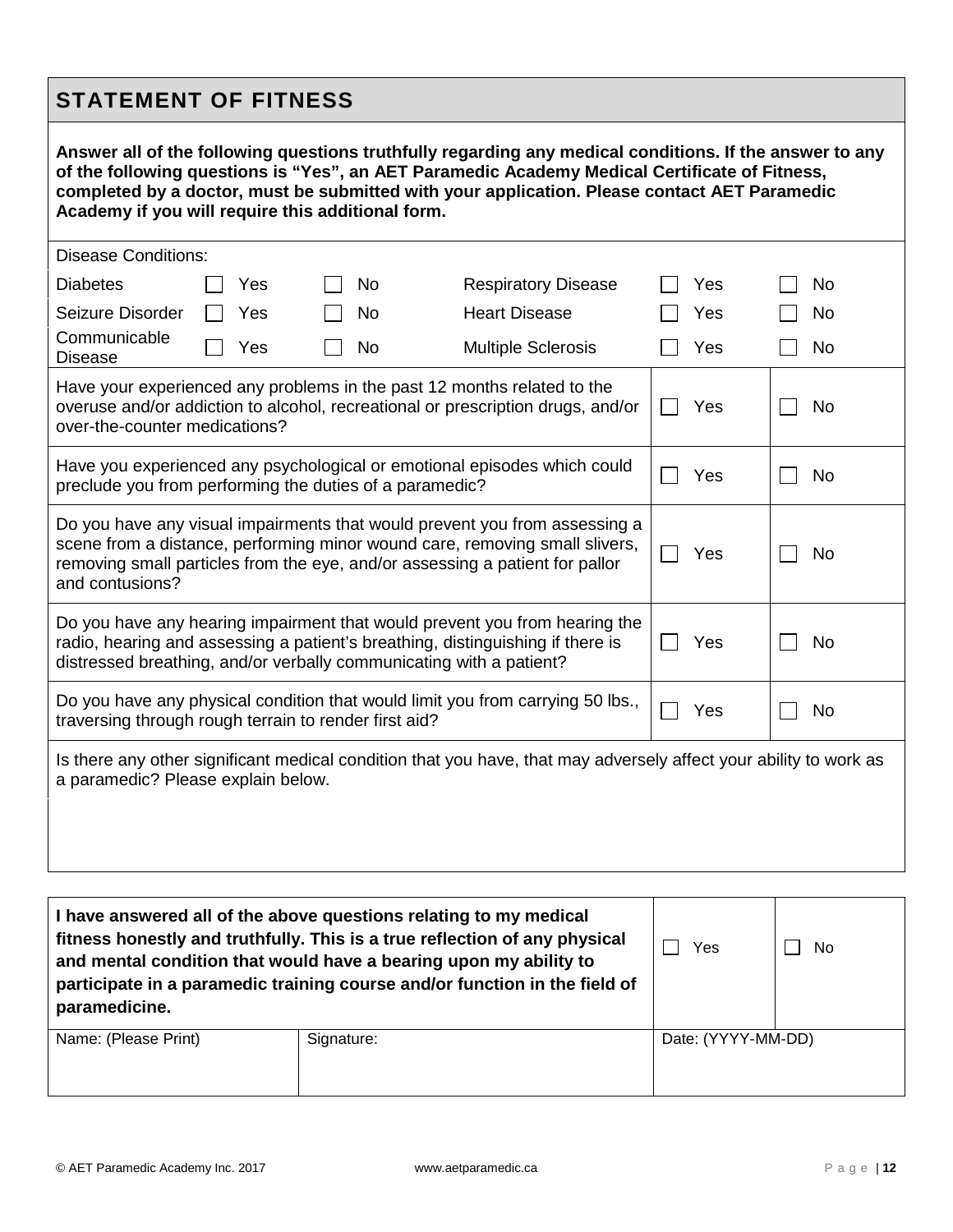# **VIII Additional Information**

If you completed a section of the application and there was inadequate space, or if the application requests additional information, please supply that information below (example: convictions or current charges, or health care license restriction, suspension, or revocation).

I declare that all statements and information made in this application are true and correct. I understand that any misrepresentation of material facts may result in dismissal from or inability to complete the Primary Care Paramedic Program. I authorize the release of any information submitted by me in connection with this application to any person, corporation, association or government agency by AET only to verify or explain any provided information.

X \_\_\_\_\_\_\_\_\_\_\_\_\_\_\_\_\_\_\_\_\_\_\_\_\_\_\_\_\_\_\_\_\_\_\_\_\_\_\_\_\_\_\_ \_\_\_\_\_\_\_\_\_\_\_\_\_\_\_\_\_\_\_\_\_\_\_\_\_\_\_\_

Signature of Applicant Date Date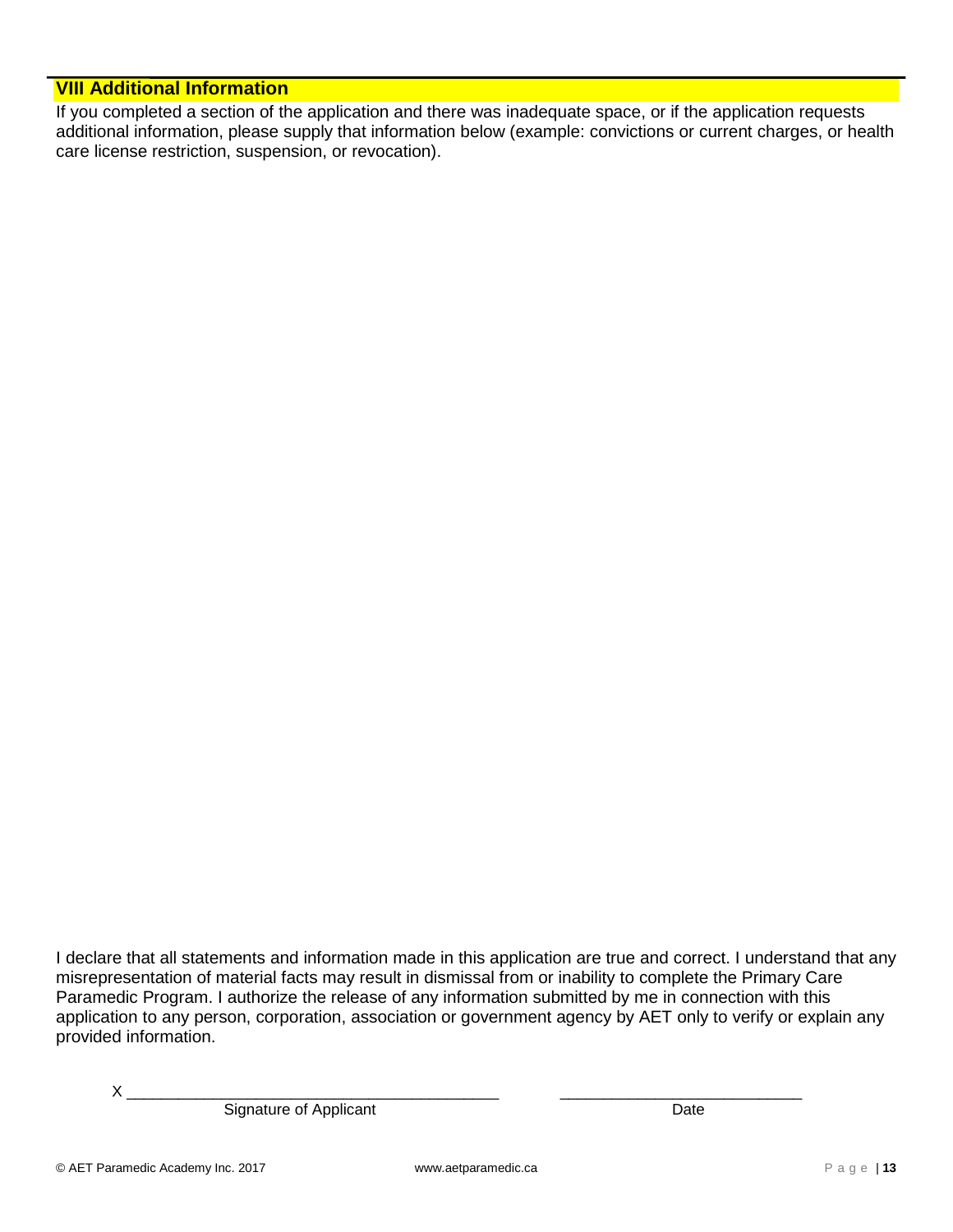# **AET Paramedic Academy Inc. Paramedic Education Programs**

# **CONFIDENTIAL RECOMMENDATION FORM**

**To the Applicant**: Please complete the following information and furnish this form along with a self-addressed stamped envelope to the individual who has agreed to provide us with a reference in support of your application. The evaluator will be asked to mail or return the completed form back to you. Please submit the evaluation (still sealed in the envelope in which it was returned to you) along with the rest of your application materials once complete.

Applicant's Last Name, First Name, MI

#### *APPLICANT: Do Not Write Below This Line.*

**To The Evaluator:** The above named Individual is applying for admission to one of the Academy of Emergency Training Inc.'s Paramedic Education Programs. The Program is a rigorous and comprehensive course of full-time study. The academic demands will be considerable and motivation for a health care career is important for success. The student should have unquestioned integrity and be emotionally mature and capable of dealing with patients and the demands of an emergency care provider. Your candid evaluation of the applicant will be of significant value to our committee in its effort to identify and select appropriate students for the program.

We endeavor to maintain the confidentiality of recommendations for these programs.

After completing the evaluation, please seal it in the self-addressed envelope the applicant has provided for you, sign your name across the seal, and return it to the applicant. The applicant will submit your letter to us with his/her application.

Your time and cooperation are very much appreciated.

#### **If you have any questions about the completion of this form, please call our office:**

AET Paramedic Academy Inc. #14 - 1225 East Keith Road, North Van, BC, V7J-1J3 Tel:(604)922-2249 Email: info@firstaid.ca

#### **Please Type or Print Legibly.**

| Evaluator's Name<br>Organization<br><b>Association with Student</b> | Title<br>Phone<br>Length of Time |
|---------------------------------------------------------------------|----------------------------------|
| Recommendation Based On:                                            |                                  |
| Frequent Observation 1<br>Daily Contact and Observation             | Infrequent Observation $\Box$    |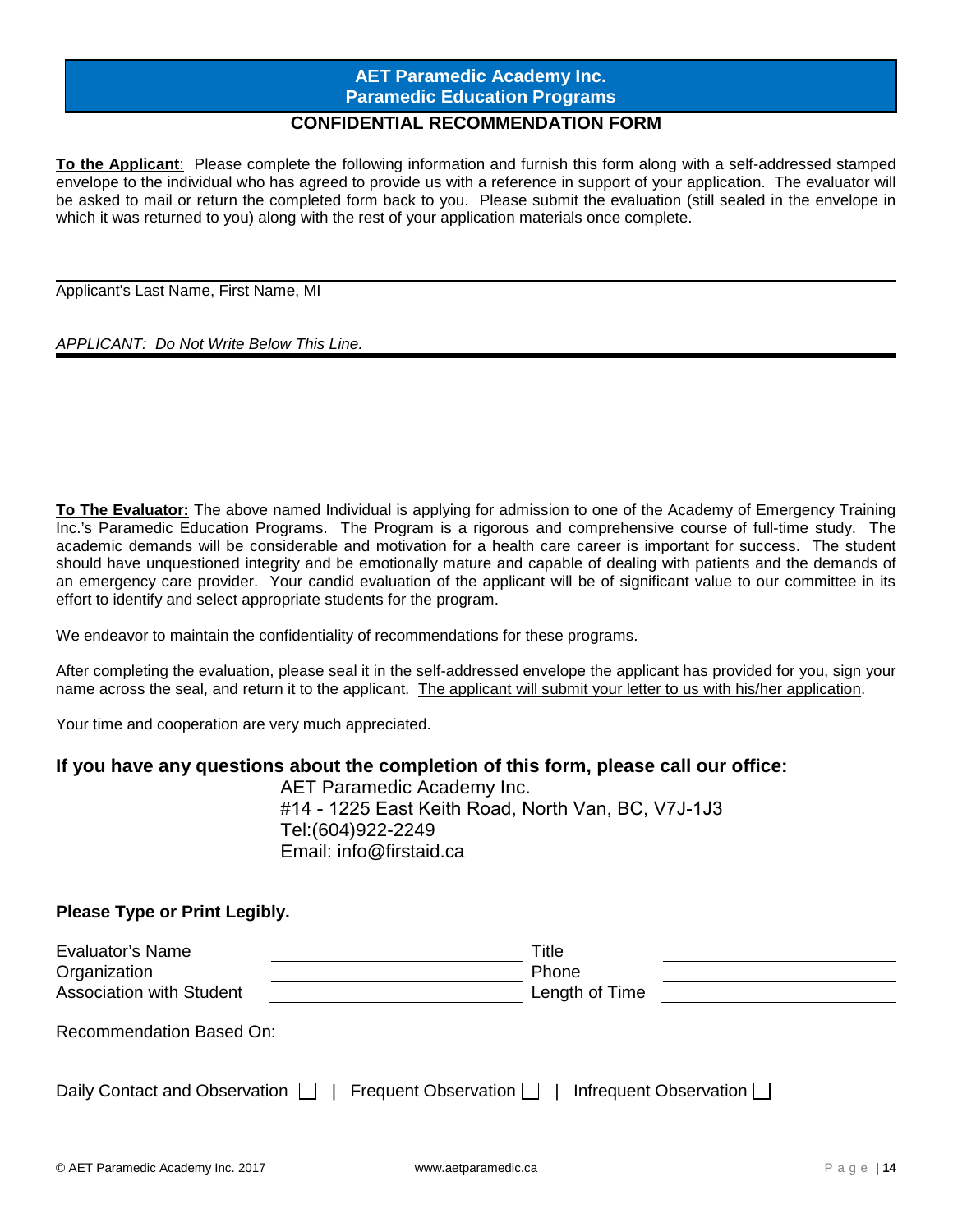#### **DIRECTIONS:**

- 1. For each area to be assessed carefully read each statement and place an (X) in the box that most nearly expresses your opinion of each criterion.
- 2. Comments are requested at the end of the application to help clarify any specific recommendation that is either above or below acceptable. If needed, an additional sheet with comments can be attached or a letter of reference written addressing the items described below.

| $3 = Exceptional$<br>$2 =$ Acceptable                                                                                                                                                                                                                                                                                                                  |                                                                                                             | $1 =$ Unacceptable                                                                                                      | $U =$ Unable to Judge          |         |  |  |  |  |  |  |
|--------------------------------------------------------------------------------------------------------------------------------------------------------------------------------------------------------------------------------------------------------------------------------------------------------------------------------------------------------|-------------------------------------------------------------------------------------------------------------|-------------------------------------------------------------------------------------------------------------------------|--------------------------------|---------|--|--|--|--|--|--|
|                                                                                                                                                                                                                                                                                                                                                        |                                                                                                             |                                                                                                                         |                                | 3 2 1 U |  |  |  |  |  |  |
| <b>COMMUNICATION</b><br>Communicates written ideas in an effective, organized and grammatically correct manner.<br>Communicates verbal ideas in an effective, organized and grammatically correct manner.<br>Communication is organized and direct. Listens actively and clarifies misunderstandings.                                                  |                                                                                                             |                                                                                                                         |                                |         |  |  |  |  |  |  |
| <b>ORGANIZATION/WORK HABITS</b>                                                                                                                                                                                                                                                                                                                        |                                                                                                             |                                                                                                                         |                                |         |  |  |  |  |  |  |
| Recognizes and establishes priorities to meet deadlines. Uses time efficiently.                                                                                                                                                                                                                                                                        |                                                                                                             |                                                                                                                         |                                |         |  |  |  |  |  |  |
| <b>INTEREST &amp; MOTIVATION</b>                                                                                                                                                                                                                                                                                                                       |                                                                                                             |                                                                                                                         |                                |         |  |  |  |  |  |  |
| Self-motivated, demonstrates intellectual curiosity, volunteers assistance.                                                                                                                                                                                                                                                                            |                                                                                                             |                                                                                                                         |                                |         |  |  |  |  |  |  |
| <b>ACCOUNTABILITY</b>                                                                                                                                                                                                                                                                                                                                  |                                                                                                             |                                                                                                                         |                                |         |  |  |  |  |  |  |
| Recognizes and admits to errors, completes assigned tasks.<br>Arrives when expected and begins assigned tasks promptly.<br>Follows instruction carefully.<br>Demonstrates perseverance by voluntarily repeating work if indicated and applying<br>themselves to problems until resolved.<br>Rarely has unplanned, unexplainable absences or tardiness. |                                                                                                             |                                                                                                                         |                                |         |  |  |  |  |  |  |
| <b>ADJUSTMENT TO STRESSFUL SITUATIONS</b><br>Is able to adjust to working in changing or adverse situations, able to multitask.<br>Accepts constructive criticism, is able to ask for help.                                                                                                                                                            |                                                                                                             |                                                                                                                         |                                |         |  |  |  |  |  |  |
| <b>DECISION MAKING</b><br>Recognizes problems, formulates plan of action, follows through to solution.                                                                                                                                                                                                                                                 |                                                                                                             |                                                                                                                         |                                |         |  |  |  |  |  |  |
| <b>INTERPERSONAL SKILLS</b><br>Is a good team player.<br>Gives validity to the opinions and rights of others.<br>Unacceptable candidate                                                                                                                                                                                                                | Marginal; may have difficulty with program<br>Acceptable; should be able to complete program satisfactorily | <b>OVERALL IMPRESSION:</b> (Please check the statement that most nearly expresses your opinion of the applicant).       |                                |         |  |  |  |  |  |  |
| Would you recommend this applicant as a paramedic?                                                                                                                                                                                                                                                                                                     | Shows great potential; recommend enthusiastically                                                           | Yes ________ No _____ (If no, please comment below)                                                                     |                                |         |  |  |  |  |  |  |
| interfere with his or her ability to fulfill the duties of a paramedic?                                                                                                                                                                                                                                                                                |                                                                                                             | To your knowledge, has the applicant ever had any emotional or alcohol / substance abuse problems which might<br>Yes No |                                |         |  |  |  |  |  |  |
|                                                                                                                                                                                                                                                                                                                                                        |                                                                                                             |                                                                                                                         | DATE _________________________ |         |  |  |  |  |  |  |
|                                                                                                                                                                                                                                                                                                                                                        |                                                                                                             |                                                                                                                         |                                |         |  |  |  |  |  |  |
|                                                                                                                                                                                                                                                                                                                                                        |                                                                                                             |                                                                                                                         |                                |         |  |  |  |  |  |  |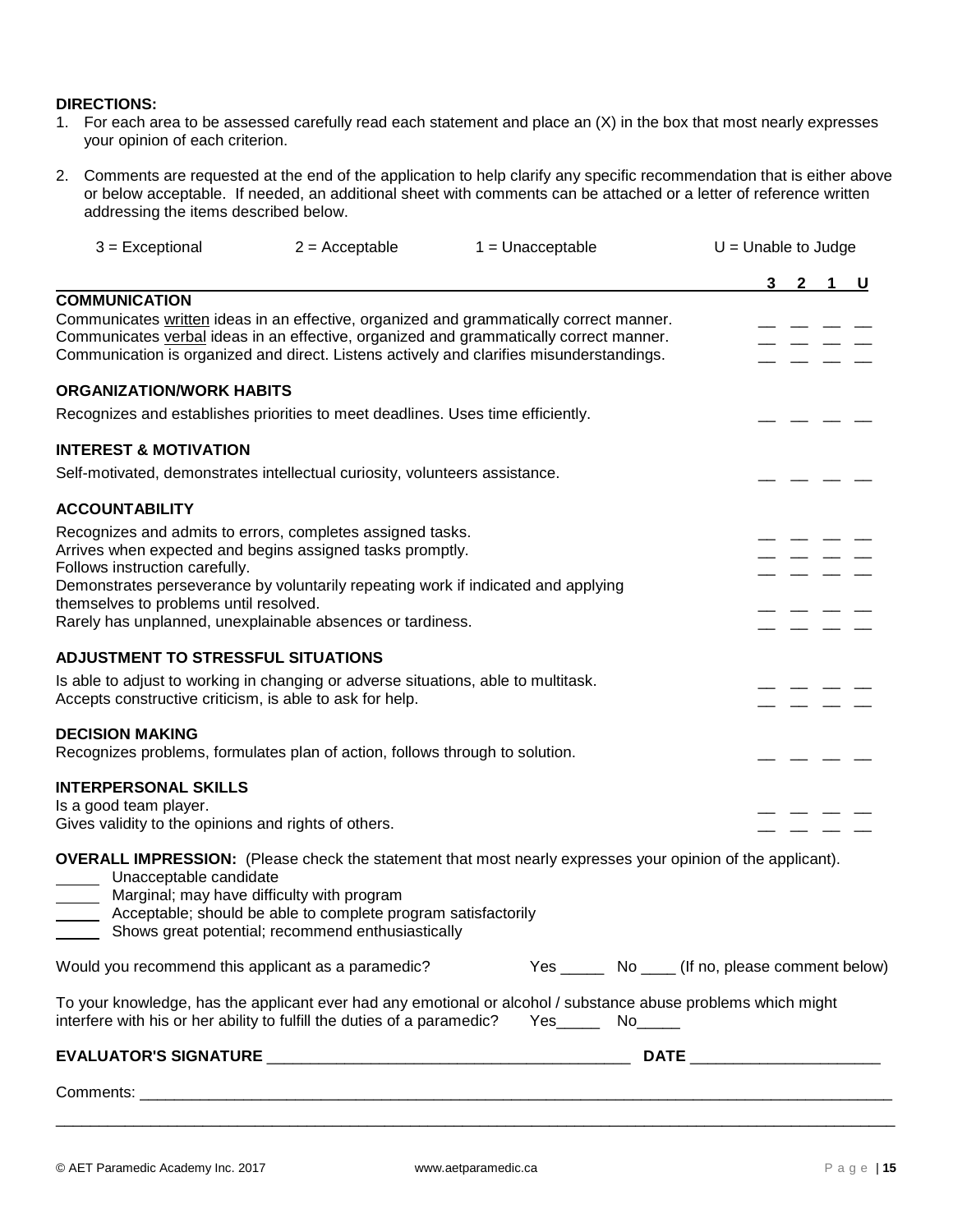#### $\overline{\phantom{a}}$  , and the set of the set of the set of the set of the set of the set of the set of the set of the set of the set of the set of the set of the set of the set of the set of the set of the set of the set of the s **AET Paramedic Academy Inc. Paramedic Education Programs**

## **CONFIDENTIAL RECOMMENDATION FORM**

**To the Applicant**: Please complete the following information and furnish this form along with a self-addressed stamped envelope to the individual who has agreed to provide us with a reference in support of your application. The evaluator will be asked to mail or return the completed form back to you. Please submit the evaluation (still sealed in the envelope in which it was returned to you) along with the rest of your application materials once complete.

Applicant's Last Name, First Name, MI

*APPLICANT: Do Not Write Below This Line.*

**To The Evaluator:** The above named Individual is applying for admission to one of the Academy of Emergency Training Inc.'s Paramedic Education Programs. The Program is a rigorous and comprehensive course of full-time study. The academic demands will be considerable and motivation for a health care career is important for success. The student should have unquestioned integrity and be emotionally mature and capable of dealing with patients and the demands of an emergency care provider. Your candid evaluation of the applicant will be of significant value to our committee in its effort to identify and select appropriate students for the program.

We endeavor to maintain the confidentiality of recommendations for these programs.

After completing the evaluation, please seal it in the self-addressed envelope the applicant has provided for you, sign your name across the seal, and return it to the applicant. The applicant will submit your letter to us with his/her application.

Your time and cooperation are very much appreciated.

#### **If you have any questions about the completion of this form, please call our office:**

AET Paramedic Academy Inc. #14 - 1225 East Keith Road, North Van, BC, V7J-1J3 Tel:(604)922-2249 Email: info@firstaid.ca

**Please Type or Print Legibly.**

| Evaluator's Name<br>Organization<br><b>Association with Student</b>               | Title<br>Phone<br>Length of Time |  |  |  |
|-----------------------------------------------------------------------------------|----------------------------------|--|--|--|
| <b>Recommendation Based On:</b>                                                   |                                  |  |  |  |
| Daily Contact and Observation     Frequent Observation     Infrequent Observation |                                  |  |  |  |